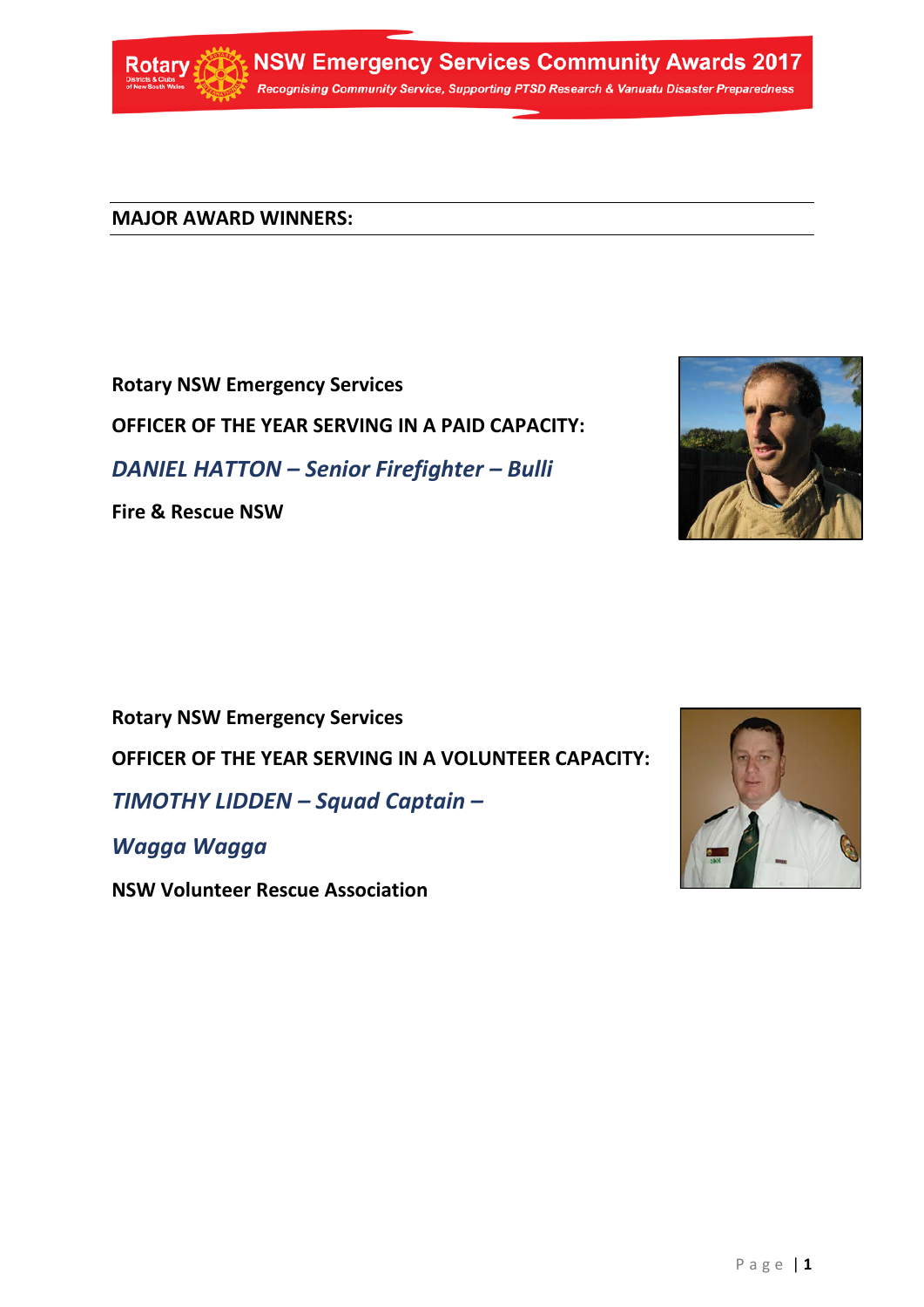

## **CATEGORY WINNERS FOR EACH EMERGENCY SERVICE AGENCY:**

### **FIRE & RESCUE NSW Officer of the Year**

#### *DANIEL HATTON – Senior Firefighter – Bulli*



Daniel is a senior fire fighter with Fire & Rescue NSW. Daniel has gone well beyond his duty to serve his community, voluntarily following up with families he helped rescue during the 2001 Christmas Day bushfires. Daniel has also taken on a virtual global outreach to the poorest and most vulnerable children in the world. He has built homes in eight developing countries, including a pre-school in Banda Aceh for orphans of the 2004 Boxing Day tsunami. He lived in Zimbabwe designing and implementing sustainability programs at multiple orphanages, and is now a board

member of Vana Childcare Ministries Australia. For the past seven years he has coordinated the 15km ocean paddle as part of the Wollongong Christian Surfers paddle against poverty.

### **MARINE RESCUE NSW Officer of the Year**

#### *ADOLF FRANCO – Treasurer – Berridale*



It might be the ultimate nightmare to get into boat trouble in the alpine lakes of New South Wales Snowy Mountains, especially in plummeting temperatures. But Adolf Franco has been there in the background, ready to take on the wilds of Lake Eucumbene and Lake Jindabyne. Adolf, who lives at Berridale, stations and maintains a rescue vessel at home when the season or weather requires it. Adolf is also an active member of the Berridale Brigade of the Rural Fire Service and the State Emergency Service. Because of the huge distances in the Snowy River Region Frank also has a SES rescue vehicle ready for action stationed at his home. As

an electrician, Adolf operates his own business and freely donates his time to the elderly if they have electrical problems. In March Frank volunteered to go to Taree and Ballina to assist in flood relief.

### **NSW AMBULANCE Officer of the Year**

#### *CHRISTOPHER WILKINSON – Critical Care Paramedic – Helicopter Retrieval – Bankstown*



When a hillside collapsed at Thredbo in 1997, wiping out two ski lodges and killing 18, Christopher was one of two paramedics that crawled into the wreckage and stayed with the trapped survivor, Stuart Diver. Throughout the ordeal, Chris was integral to Stuart's treatment and rescue. It is just one incident during a long career of tackling some of the most dangerous rescue assignments including cliff, ocean and mountain rescues in difficult and hostile environments. Chris has performed helicopter rescues and retrieval of critically injured and ill patients for

over 25 years. He now attends the most severe accidents and trauma, retrieving and transporting victims to trauma centres and hospitals. Chris has used his vast experience over the past 34 years to give medical training to Australian Special Operations personnel, especially in austere and remote medicine.